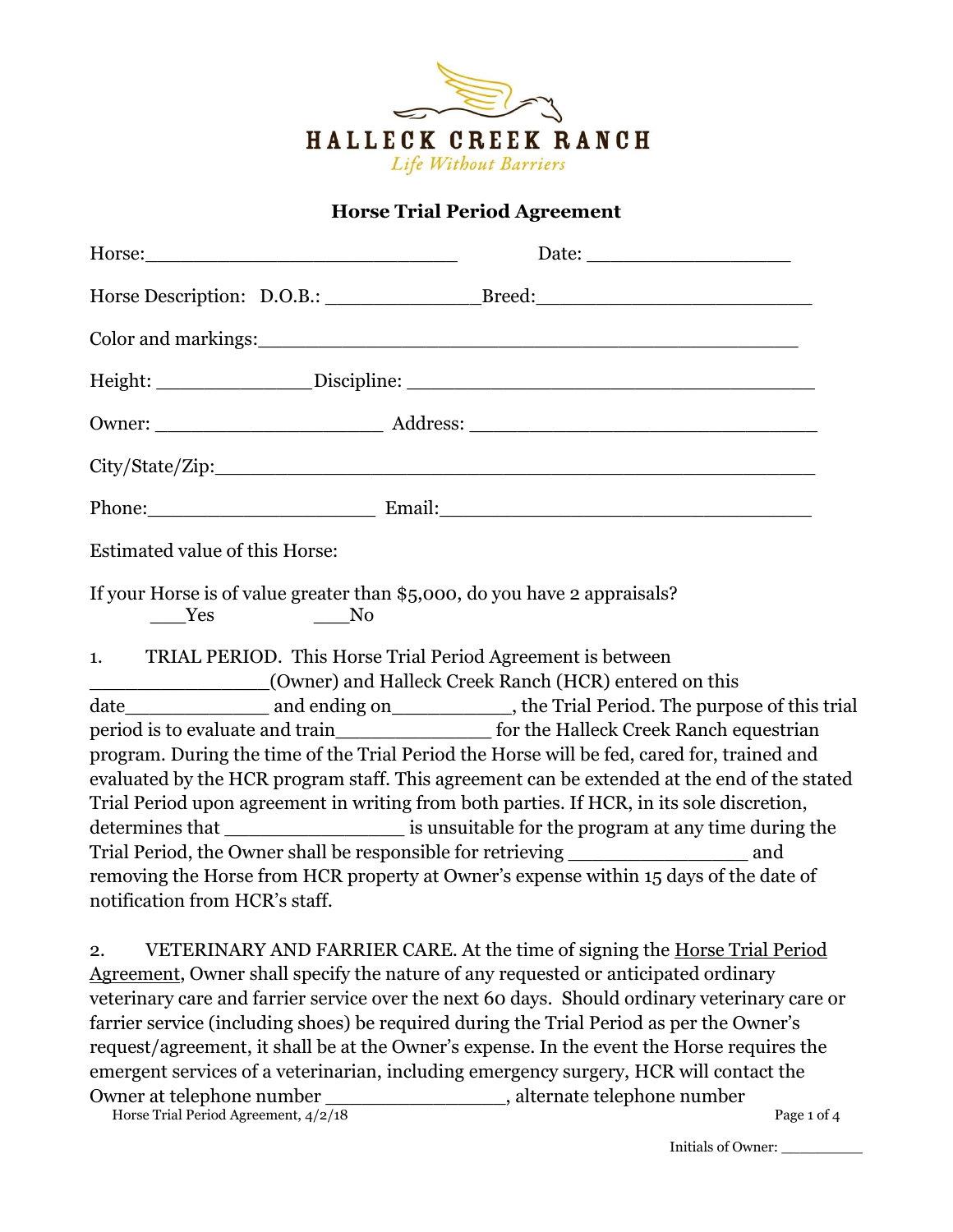## $\Box$ , and/or email  $\Box$

or contact the Owner's designated veterinarian, at telephone number

\_\_\_\_\_\_\_\_\_\_\_\_\_\_\_\_\_\_\_\_\_\_\_ to discuss the situation and obtain Owner's consent for service. If HCR cannot reach the Owner or the designated veterinarian, or if either does not respond within a reasonable time under the circumstances, Owner hereby authorizes HCR to retain the services of an available licensed veterinarian to care for the Horse. HCR agrees to pay up to \$500.00 for such emergency services during the Trial Period.

Owner shall inform HCR in writing if Owner maintains medical or mortality insurance on the Horse, and if Owner accepts financial responsibility for emergent veterinarian services above \$500.00 during this Trial Period for the Horse. If Owner does not accept financial responsibility above \$500.00 for emergency care of the Horse during the Trial Period, HCR retains sole discretion to make all such emergent veterinary care decisions regarding the Horse, up to and including euthanasia.

\_\_\_\_\_\_\_ I DO *(Owner initial)* \_\_\_\_\_\_\_ I DO NOT *(Owner initial)* maintain medical or mortality insurance on

\_\_\_\_\_ *(Owner initial)* I DO accept financial responsibility for emergent veterinarian services above \$500.00 during this Trial Period for \_\_\_\_\_\_\_\_\_\_\_\_\_\_\_\_\_\_\_\_\_\_\_\_\_\_\_\_

\_\_\_\_\_ *(Owner initial)* I DO NOT accept financial responsibility above \$500.00 for emergency care of the Horse during the Trial Period, and therefore I understand that HCR will retain sole discretion to make all such emergent veterinary care decisions regarding the Horse. I understand that it may not be practical or financially feasible for HCR to incur significant exploratory testing and/or off-site evaluations at its cost, and thus that euthanasia would be a possible outcome.

## **OWNER (ON BEHALF OF HIMSELF/HERSELF AND HIS OR HER AGENTS, ASSIGNS, HEIRS, EXECUTORS, ADMINISTRATORS, INVITEES, AND CHILDREN, IF ANY) HEREBY ACKNOWLEDGES:**

3. INHERENT RISKS. Horses are prone to accidents, injuries, illness, lameness and other conditions and events in the ordinary course of activities of the sort HCR conducts. Horses are known to cause injuries and damages to people, other animals, and property. Owner assumes the risk of such events occurring and Owner hereby releases and holds Halleck Creek Ranch and its volunteers, agents, employees, officers, directors, or representatives harmless, from any liability that may accrue as a result of fire, theft, running away, state of health, injury to person, horse or property, or from any other cause arising out or connected to Halleck Creek Ranch's care, use, custody or control, of the Owner's Horse during the Trial Period, except to the extent caused by the gross negligence or willful misconduct of HCR.

Horse Trial Period Agreement,  $4/2/18$  Page 2 of 4

Initials of Owner: \_\_\_\_\_\_\_\_\_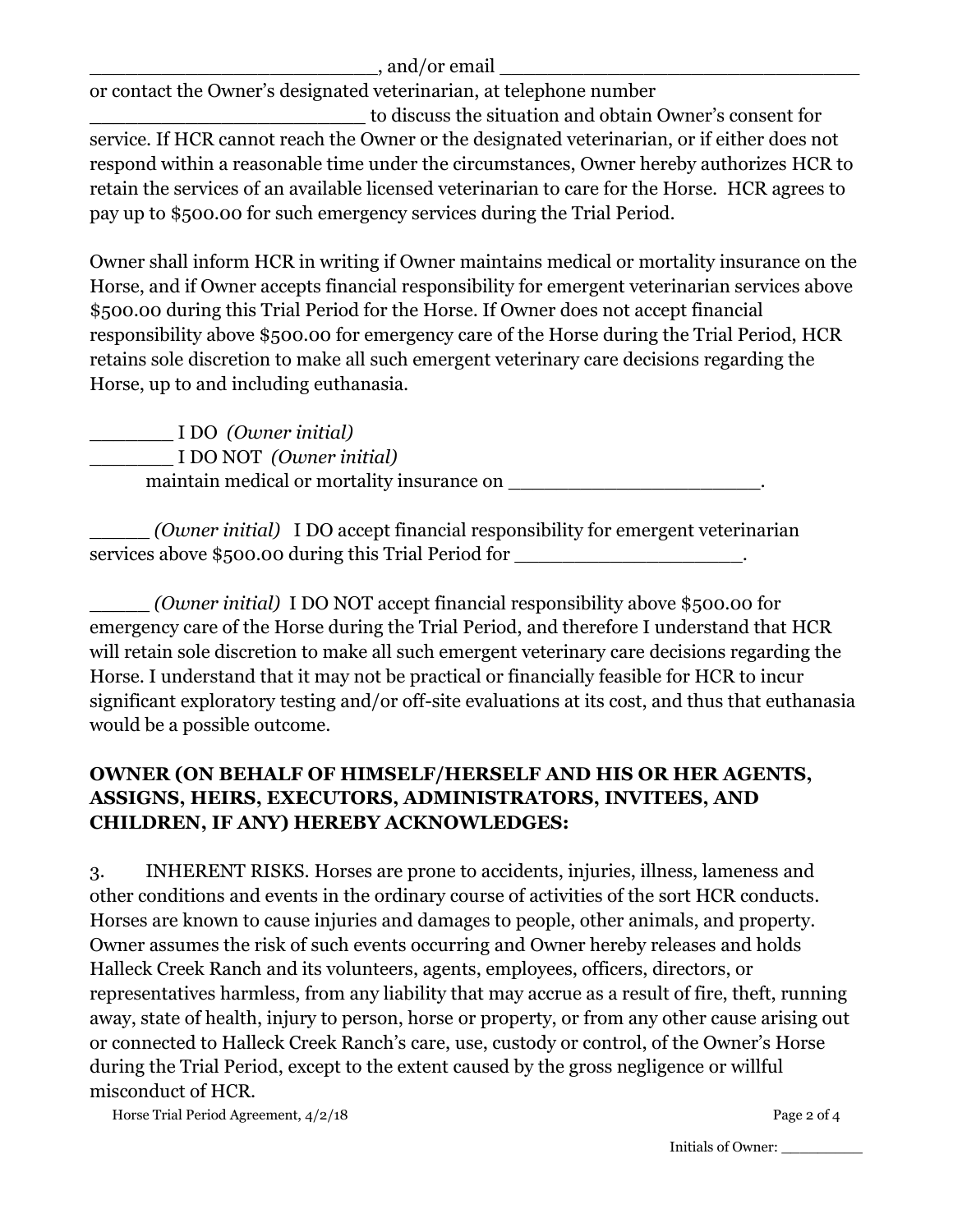4. WAIVER AND RELEASE. Owner fully releases and forever discharges, and holds harmless Halleck Creek Ranch and its volunteers, agents, employees, officers, directors or representatives from any and all expenses, actions, claims, demands, causes of action, suits, obligations, damages, losses, judgments or liabilities of any nature or kind whatsoever, whether known or unknown, and whether based upon tort, contract, statute or other civil penalties, or any other form of damages, attorneys' fees, costs, losses or expenses of any kind or nature, arising out of or associated with any major or chronic injury/illness or death of the Horse during the Trial Period, unless HCR is found to be grossly negligent or engaged in willful misconduct in causing such major or chronic illness/injury or death. In no event shall HCR's liability under this Section 4 or the subsequent provision in Section 5 below, in the aggregate, exceed the amount of \_\_\_\_\_\_\_\_\_\_\_\_, or the market value of the Horse at the time of the initiation of the Trial Period, whichever is less.

5. UNKNOWN CLAIMS WAIVED. Owner acknowledges that he/she understands the following statutory language of California Civil Code Section 1542:

"A GENERAL RELEASE DOES NOT EXTEND TO CLAIMS WHICH THE CREDITOR DOES NOT KNOW OR SUSPECT TO EXIST IN HIS OR HER FAVOR AT THE TIME OF EXECUTING THE RELEASE, WHICH IF KNOWN BY HIM OR HER MUST HAVE MATERIALLY AFFECTED HIS OR HER SETTLEMENT WITH THE DEBTOR."

Having been so apprised, Owner specifically waives any right Owner may have under California Civil Code Section 1542 as to unknown or unsuspected claims.

6. INDEMNITY. Owner agrees to protect, defend, and indemnify HCR and its volunteers, agents, employees, officers, directors, or representatives from any and all claims of third parties associated with any major or chronic injury/illness, or death of the Horse during the Trial Period, including any litigation, expenses, attorney's fees, loss, liability, damages, or costs that may occur as a result of such claims, except to the extent caused by the gross negligence or willful misconduct of HCR.

7. COMPLETE AGREEMENT. This Agreement constitutes the entire Agreement among the parties and supersedes any prior agreement or understanding among them. The obligations and provisions of Sections 3-9 shall survive termination of this Horse Trial Period Agreement.

8. GOVERNING LAW. This Agreement and the rights of the parties shall be governed by and construed in accordance with the laws of the State of California. If any portion of this Agreement is held to be unenforceable by any court, each of the remaining terms thereof shall nevertheless remain in full force and effect.

Initials of Owner: \_\_\_\_\_\_\_\_\_